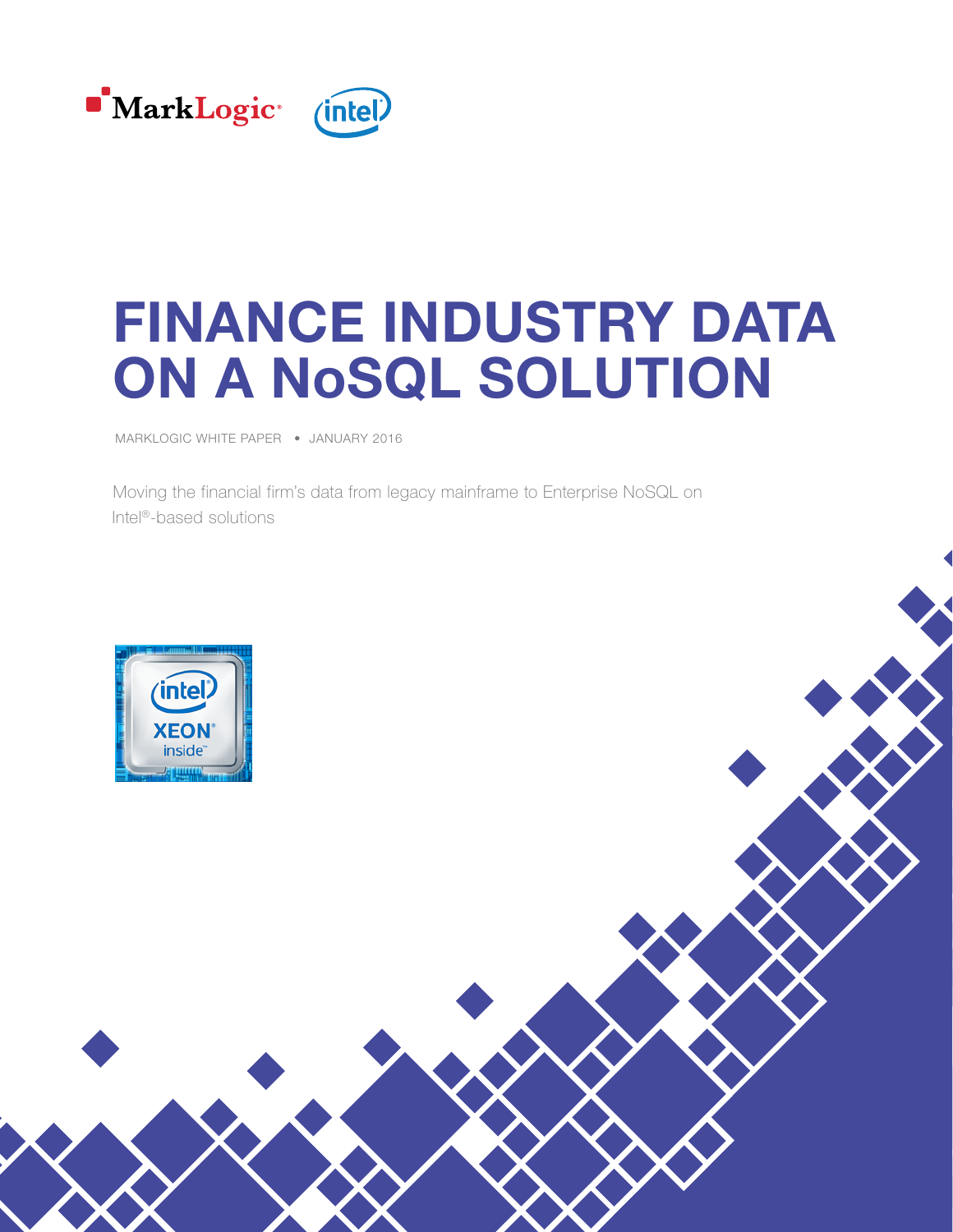### THE OPPORTUNITY FOR **TRANSFORMATION**

The data needs of the finance industry are changing. The system of record is being asked to provide more thorough search and query capabilities for regulatory compliance and e-discovery. All the while, the intense requirements for security, reliability, and capacity for high-volume transactions remain.

The mainframe architecture has served many of the archiving, transaction, and system of record needs of the finance industry for an impressively long time.

However, as businesses look to the new horizons of data applications, utilizing the legacy mainframe is a costly and time-consuming hurdle. In addition, the increasing demands of regulation require more sophisticated records, which can extend beyond the capabilities of an older database.

Although maintaining the current installed system may seem to be the most affordable decision for the immediate financial cycle, analysis of the insidious increases in maintenance costs along with lost opportunities builds a strong case for migrating sooner rather than later.

The legacy mainframe is a cost center and slows data innovation. Organizations are losing ground every day the mainframe remains at the center of the enterprise. The trend toward reduced complexity, along with platform consolidation and environment rationalization, makes a compelling case for considering Intel® Xeon® processor-based solutions.

### A TALE OF TWO TIMELINES: BITEMPORAL DATA FOR THE FINANCE INDUSTRY

Traditional databases are unitemporal, meaning that they store data along one timeline. If you fail to create a method of storing further data such as *when you changed the data* then critical information can be lost – information that can save energy in compliance situations and provide analytic insight.

A bitemporal database can record timestamps for events along two dimensions of time: valid time and system time. Valid time tracks when an event occurred in the real world. System time (sometimes called "transaction time") tracks when the event is recorded to the database.

For the finance industry, this can be a significant savings of effort and compliance risk. With a more realistic record of the time of events, organizations can avoid entanglements with regulatory or legal discovery.

As anyone responsible for record keeping in the financial industry knows, improving the integrity of those records for regulatory and e-discovery is a critical issue. Along with the increasing cost of regular compliance practices, the financial institution faces an increasing risk of fines. In the United States, banks paid a record-breaking \$65 billion in regulatory fines in 2014<sup>1</sup>.

| <b>BEFORE BITEMPORAL</b>                                                                                                                                             | <b>AFTER BITEMPORAL</b>                                                                                                                                          |
|----------------------------------------------------------------------------------------------------------------------------------------------------------------------|------------------------------------------------------------------------------------------------------------------------------------------------------------------|
| What do we think the trader's<br>position was, and what<br>information do we think was<br>available to the trader around<br>the time when the trade was<br>executed? | What was the trader's exact<br>position when the trade was<br>executed, and what exact<br>reference data was available<br>at the time the trade was<br>executed? |
| What were our customer's<br>credit ratings last year?                                                                                                                | What were our customer's<br>credit ratings last year, as we<br>knew them last quarter?                                                                           |
| What was our market<br>exposure when trade was<br>made at $11:00$ am?                                                                                                | What was our market<br>exposure when that trade<br>was made at 11:00am, as we<br>knew it at $11:30$ am?                                                          |
| What was the company's<br>profit when we gave<br>quidance?                                                                                                           | What did we think the<br>company's profit was when<br>we gave guidance?                                                                                          |

<sup>1</sup> James Sterngold, "For Banks, 2014 Was a Year of Big Penalties", Dec. 30, 2014 <http://www.wsj.com/articles/no-more-regulatory-nice-guy-for-banks-1419957394>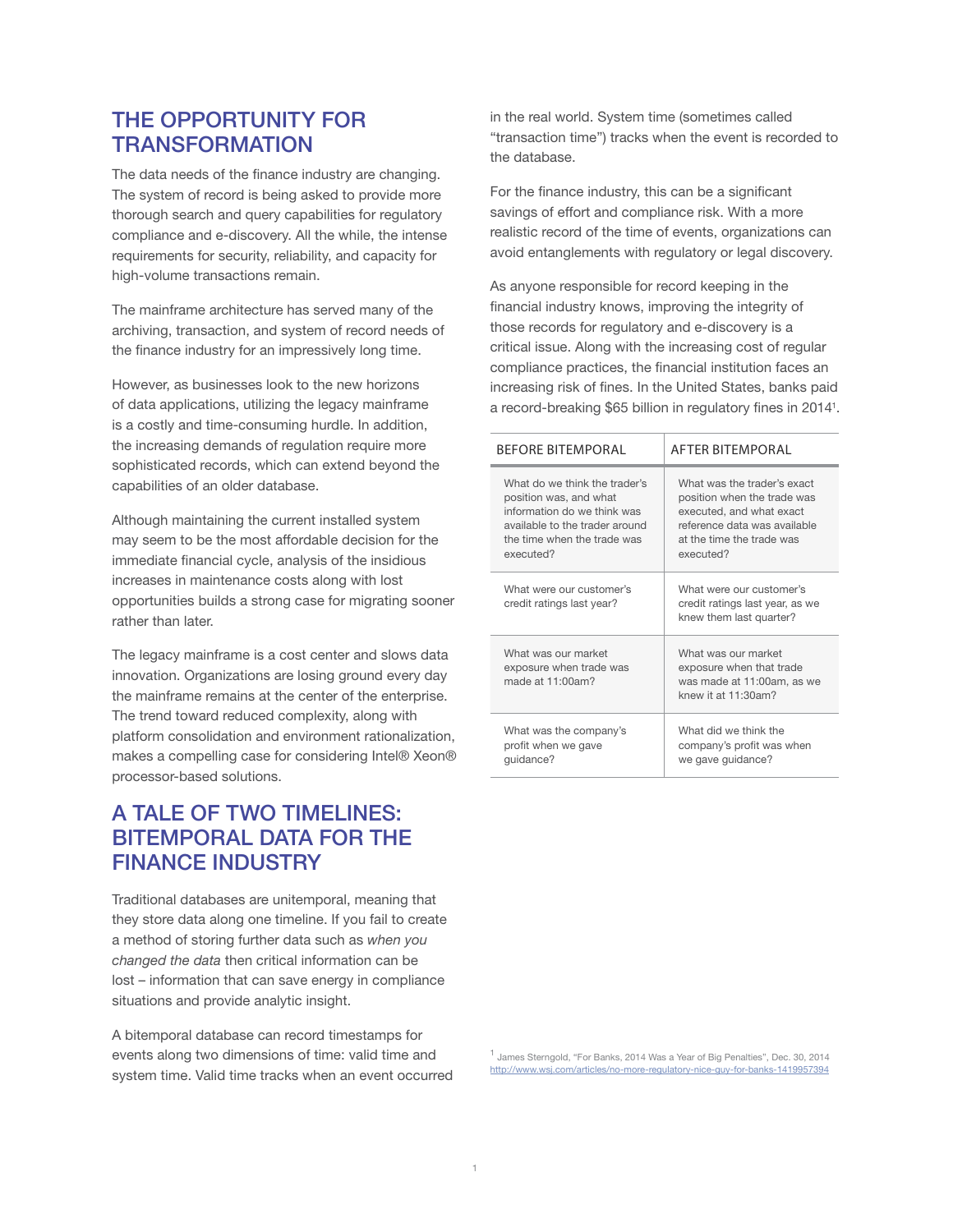### DATA IS THE FINANCE INDUSTRY'S COMPETITIVE EDGE

Big data is the topic of conversation across all industries, and for good reason. As far back as 2011, a McKinsey & Company report found that the leaders in big data usage consistently outperformed the rest of their industry in both revenue and earnings<sup>2</sup>. In a 2015 survey of executives from large global companies, 90 percent had medium to high investment in big data. Two-thirds reported that big data and analytics have had significant, measurable impact on revenues<sup>3</sup>.

This push for big data solutions has led to more and more business-unit requests to conceive of information in a new way. This new way of looking at the business can stretch the resources of the mainframe. In many cases, the task is entirely beyond the capabilities of the existing system of record.

The strategies that drive the modern finance industry require additional transaction and data capabilities. The new standard expects flexible, inclusive, and distributed data.

# THE GROWING COST OF DOING NOTHING

Future opportunity can be hard to quantify, but current costs are a serious and measurable issue. While there is a short-term cost to adopting a new technology capable of flexible and creative data implementation, the status quo will be increasingly more expensive. The maintenance of a legacy mainframe is becoming costlier by the year.



As an organization's legacy system ages and widespread use of mainframe technology fades further into history, it will cost more and more to maintain the same level of service.

<sup>2</sup> "Big Data, The Next Frontier for Innovation, Competition, and Productivity," McKinsey Global Institute, 2011.

As the skillsets to maintain the equipment and codebase sunset, programmers and administrators are more difficult to find and increasingly expensive. Following a major data breach, the United States Office of Personnel Management released its 2014 Strategic Information Technology Plan. Along with concerns about security, the report prioritizes migrating away from the legacy mainframe systems because cost of support is expected to rise 10–15 percent annually<sup>4</sup>. And this doesn't even take into consideration opportunity costs of not being able to use mainframe data in new big data solutions, such as real time data analytics. And this doesn't even take into consideration opportunity costs of not being able to use mainframe data in new big data solutions , such as real time data analytics.

### THE ALTERNATIVE: DISTRIBUTED DATA CENTERS

While the administration and operation costs of legacy mainframes, including maintenance and new applications, are getting higher, the capabilities and return on investment (ROI) of Intel-based alternatives increase. The Intel-based data center solution ecosystem is being revolutionized by innovation in management, energy efficiency, and performance. Modern Intel-based data centers are able to run more services per staff hour, megawatt, and clock cycle than ever before.

### INTEGRATED DATACENTER TECHNOLOGY

Intel storage, network, and compute technologies are increasing the productivity and performance of data centers.

• Scalable Processors Designed for Data Centers For example, the Xeon E5-2600 v3 product family, which is designed for the workloads of a data center, includes numerous enhancements that provide performance increases up to three times that of the previous generation<sup>5</sup>, world-class energy efficiency, and enhanced security.

<sup>3</sup> Press, Gil, "6 Observations from a New Survey on the State of Big Data Analytics," Forbes.com, September 4, 2015. Found at [http://www.forbes.com/sites/](http://www.forbes.com/sites/gilpress/2015/09/04/6-observations-from-a-new-survey-on-the-state-of-big-data-analytics/) [gilpress/2015/09/04/6-observations-from-a-new-survey-on-the-state-of-big-data](http://www.forbes.com/sites/gilpress/2015/09/04/6-observations-from-a-new-survey-on-the-state-of-big-data-analytics/)[analytics/.](http://www.forbes.com/sites/gilpress/2015/09/04/6-observations-from-a-new-survey-on-the-state-of-big-data-analytics/)

<sup>4</sup> Strategic Information Technology Plan, U.S. Office of Personnel Management, 2014 Ftics/.

<sup>5</sup> As of September 8, 2014. New configuration: Hewlett-Packard Company HP Pro-Liant ML350 Gen9 platform with two Intel Xeon Processor E5-2699 v3, Oracle Java Standard Edition 8 update 11, 190,674 SPECjbb2013-MultiJVM max-jOPS, 47,139 SPECjbb2013-MultiJVM critical-jOPS. Baseline: Cisco Systems Cisco UCS C240 M3 platform with two Intel Xeon Processor E5-2697 v2, Oracle Java Standard Edition 7 update 45, 63,079 SPECjbb2013-MultiJVM max-jOPS, 23,797 SPECjbb2013- MultiJVM critical-jOPS [http://www.spec.org/jbb2013/results/res2014q1/jbb2013-](http://www.spec.org/jbb2013/results/res2014q1/jbb2013-20140121-00050.html) [20140121-00050.html](http://www.spec.org/jbb2013/results/res2014q1/jbb2013-20140121-00050.html).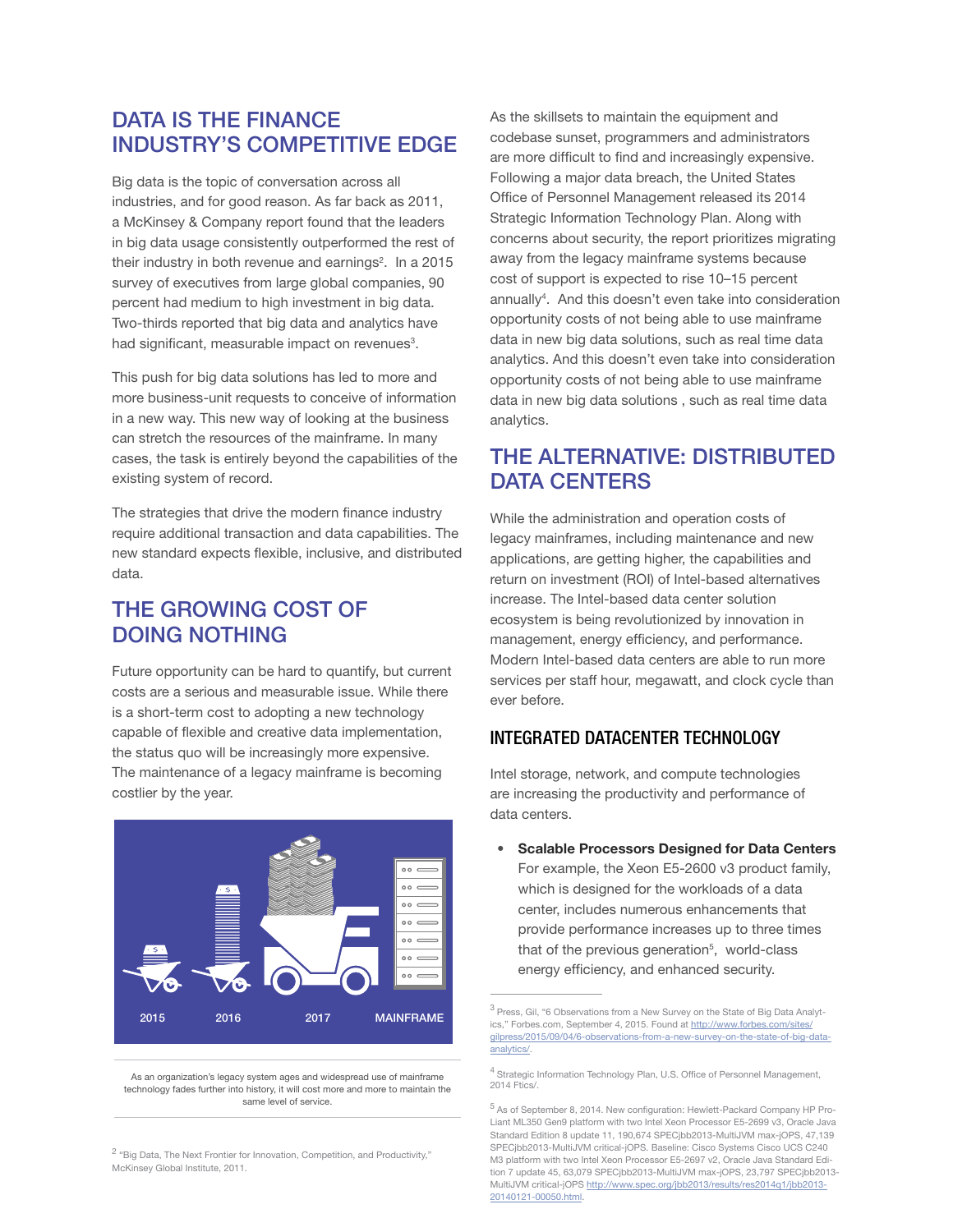- Intelligent and Efficient Storage The Intel SSD DC P3608 Series solid state drives (SSD) deliver high-performance and low latency. Non-Volatile Memory Express (NVMe) and eight lanes of PCIe 3.0 eliminate bottlenecks in high performance computing workflows, accelerate databases, and provide business insights through real time analytics. The unique dual controller architecture scales efficiently with multiple core Intel Xeon processors.
- Integrated Network Systems With 1 billion Intel Ethernet ports shipped and more than 30 years of innovation, Intel offers a comprehensive portfolio that includes controllers, adapters, IP, and switch silicon. Since the inception of Ethernet, Intel has continued to help drive Ethernet technology by providing technological advances and active leadership in standards committees and industry associations.

### NOSQL: SKIPPING ETL AND SAYING YES

For decades, the art of data has been designing database schemas and the craft of extract, transform, and load (ETL) processes. Standardizing addresses, financial currencies, and other fields is traditionally a key part of any new data integration or consolidation project on a legacy mainframe system of record. Mainframe data often needs to be copied into a different application-centric database or data warehouse, requiring an ETL process.

ETL projects need to be vetted for accuracy. The content and process need to be kept up-to-date. ETL can be resource intensive, both for staff and compute. For the business units, ETL is cost, delay, and constraints.

The transform portion in particular is resource intensive and complex. In the transforming of data, some aspects of the information can be lost or compromised. For instance, if a building height is calculated using different parameters in different databases and those need to be stored together, the variances might be lost.

When an organization adopts a NoSQL approach to data management, the database imports content in its native state. The ETL process is replaced by the significantly less involved "extract and load." Sometimes termed "schema-agnostic," Enterprise NoSQL document databases do not require extensive design, planning, or architecture before introducing a new data source.

### ENABLING EMERGING BIG DATA APPLICATIONS

With modern processing and data tools, organizations are discovering new value in their existing data sets. They create dynamic correlations by combining dissimilar data sources. Enterprise NoSQL is a compelling enabler of future data applications. An opportunity that requires the consumption of JSON, XML, unstructured files, text, RDF triples, geospatial, or any binary can be implemented rapidly without the prework of ETL and schema design.

A million heterogeneous documents can be corralled to answer a question like "where are sales stumbling in Europe?" No matter the format each business unit uses, data and documents from a variety of sources can be combined to maximize service availability.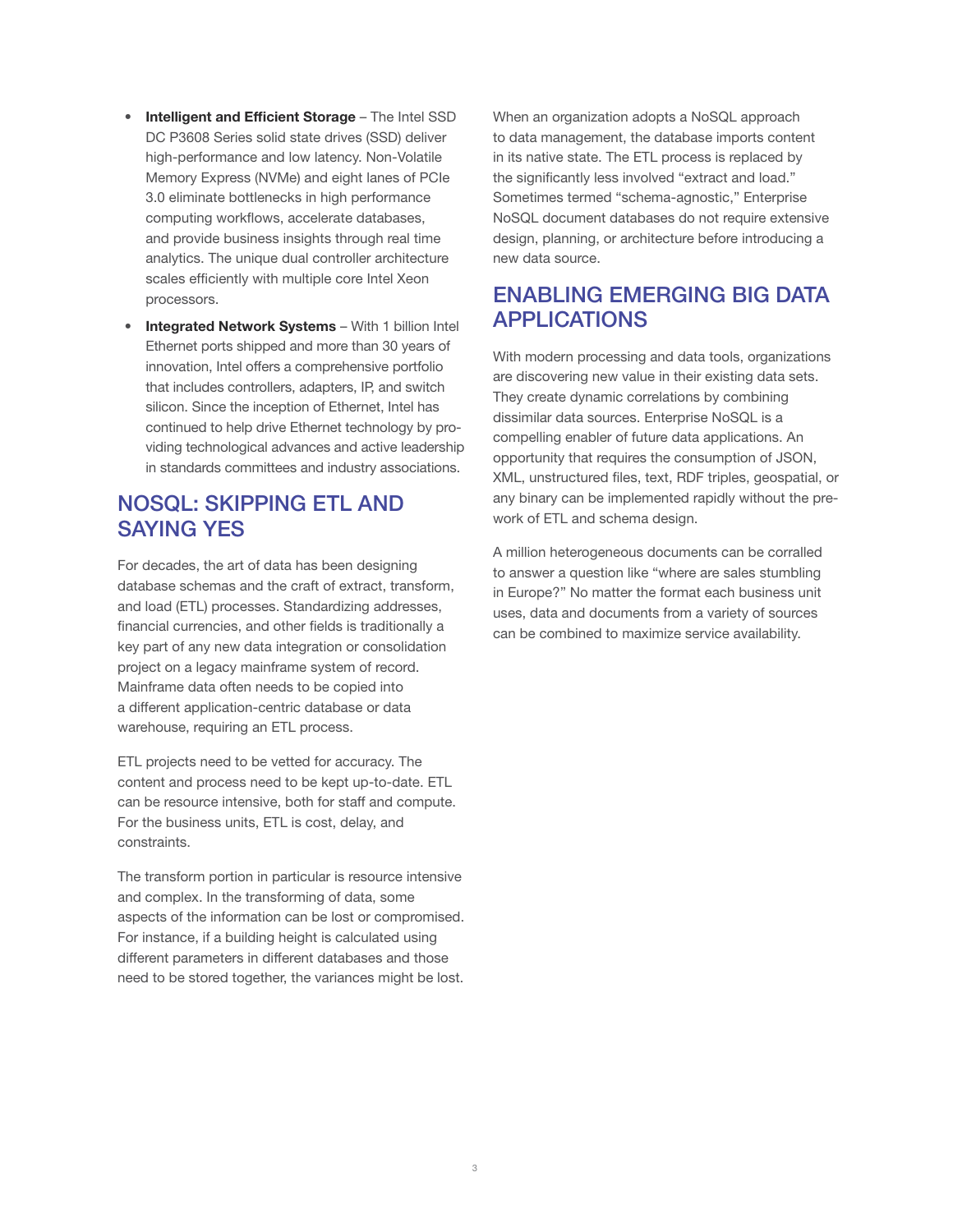

Enterprise NoSQL is a trusted platform that cost-effectively responds to modern business expectations.

# MISSION-CRITICAL FINANCE APPS ON NoSQL

Designed for durability and scalability, Enterprise NoSQL technology from MarkLogic supports massively scaled applications around the world. MarkLogic<sup>®</sup> Enterprise NoSQL is the platform for organizations in need of a system of record capable of high volume and high flexibility. Many companies are already realizing the benefits of MarkLogic Enterprise NoSQL.

# DISTRIBUTED AND FLEXIBLE DATA CENTER ARCHITECTURE

When dealing with branch offices, new service offerings, and changing business climates, organizations need to be able to affordably grow and transform IT infrastructure. With a mainframe, one can add processing and storage, but adding secondary locations is not so easy. Architecting for bursts and peaks means essentially purchasing compute for the maximum need.

#### TOP 5 BANK

32 million live deals 1,600 requests per second

#### BBC STREAMING 2012 OLYMPIC COVERAGE

55 million global browsers 2.8 petabytes

#### HEALTHCARE.GOV

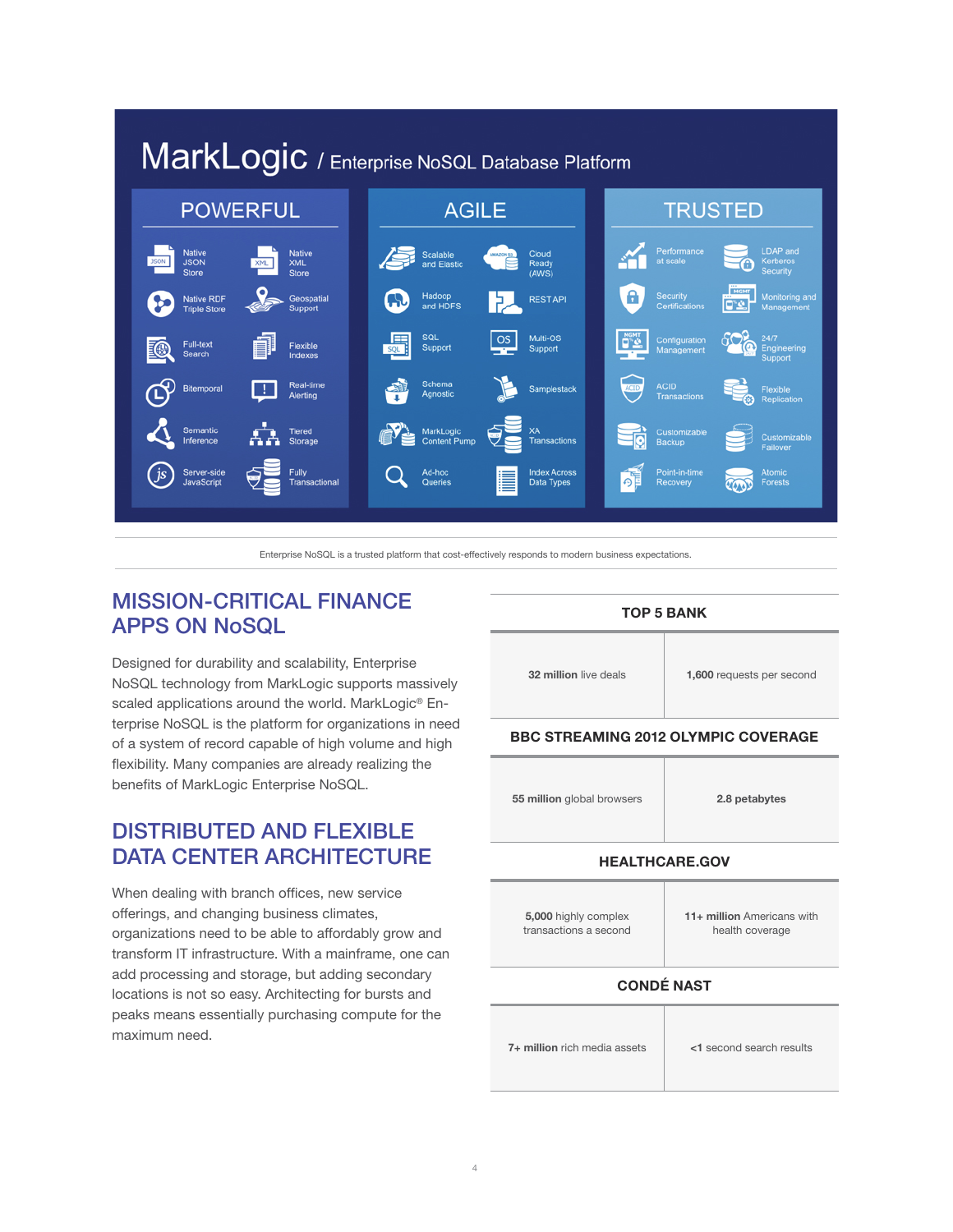Organizations adopting Intel® Xeon® processor-based data centers can manage growth and opportunity using modern flexible computing techniques. Virtualization of servers and infrastructure allows for an unprecedented ability to maximize resource use.

Bursts in demand and new initiatives mean that an IT organization needs to be able to cost-effectively increase compute capacity, perhaps for only a brief period of time. Applications developed on Intelbased solutions have options. Along with reallocating resources within the data center, hybrid cloud solutions can extend the application to a platform as a service (PaaS) or an infrastructure as a service (IaaS) vendor. MarkLogic is architected to handle elasticity and new distribution deployments without downtime.

### ENTERPRISE NoSQL + INTEL-BASED **SOLUTIONS**

- Are ready for new integrations
- Are designed for distributed workloads
- Scale up and down elastically
- Lower management costs
- Lower development costs
- Lower TCO costs

# MIGRATING THE SYSTEM OF RECORD FROM A LEGACY MAINFRAME TO NOSQL

Achieving the promise of a new technology usually means a migration process. Migrating a system of record, the heartbeat of a company, is no small task and not one to be taken lightly. As the market moves away from mainframe solutions, actionable guidance and help is available to the organization that embarks on a migration path.

Intel offers best practices for the migration planning and execution in its paper "Migration from UNIX/RISC and Mainframe to Intel-Based Solutions."

### HSBC RE-HOSTS MODERN MAINFRAME APPLICATIONS

HSBC encountered performance and reliability issues for a key mainframe after deploying a new suite of loan applications. Migrating the applications to Intel Xeon processor-based servers delivered:

- A better experience for customers and branch office personnel due to improved performance and higher uptime
- Lower costs and greater headroom, with 70 percent lower monthly service charges and a 2,000 MIPS reduction in mainframe workloads
- Improved business flexibility with an infrastructure that is easier to scale and adapt

Read the full case study for more information about the HSBC methodology and migration experience at [http://www.intel.com/](http://www.intel.com/content/dam/www/public/us/en/documents/white-papers/data-center-xeon-hsbc-whitepaper.pdf).. / datacenter-xeon-hsbc-whitepaper.pdf

For more guidance on migration to an Intel architecture data center, visit the Intel [IT Center for Server Migration](http://www.intel.com/content/www/us/en/mission-critical/mission-critical-meeting-todays-it-challenges.html)

# LEAPFROG RDBMS: ENTERPRISE NoSQL IS A MORE COMPELLING DESTINATION



Migrating to Enterprise NoSQL provides greater capabilities and a less disruptive migration path than RDBMS.

The legacy mainframe applications that are still running today have most likely survived despite previous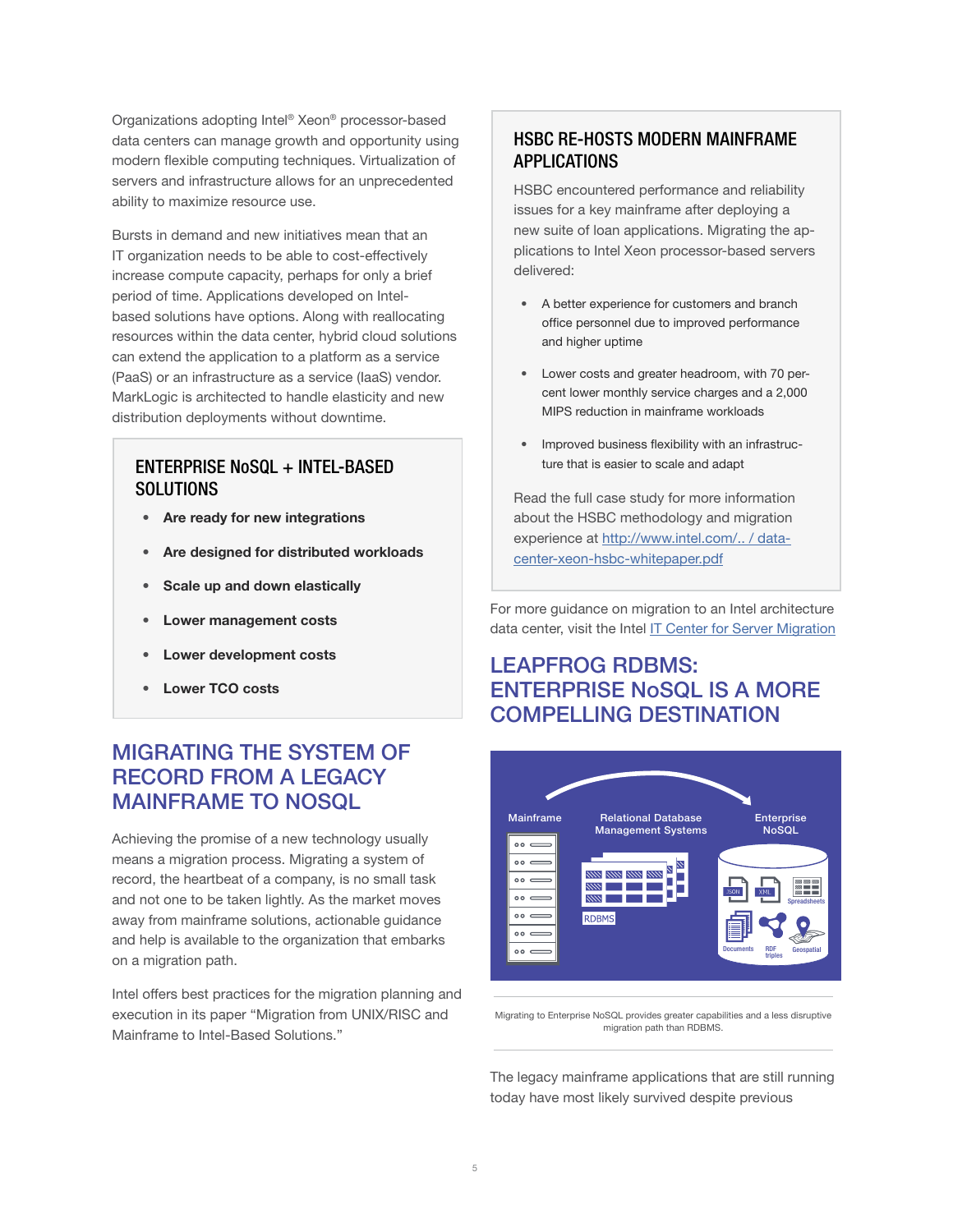challengers. Throughout the years, IT departments have evaluated migrations to relational database management systems (RDBMS). Many times, they chose to leave the mainframe in place.

Since the 1990s, relational databases have become the expected database solution for most data projects. Still, there is a huge base of applications still running on thousands of mainframe systems around the world. They were not migrated for very good reasons: migration is costly, disruptive, and risky.

Enterprise NoSQL, along with offering extended capabilities, has a safer, less intensive migration path and offers greater data agility to ensure the data is future-proofed for the next 40 or more years. With a more flexible information storage, less transformation means less time and less risk.

### IT CAN BE DONE; IT HAS BEEN DONE: COPYBOOKS TO XML

While data is stored and managed differently in a modern NoSQL database, the XML-friendly structure allows for some logical migration paths. Ken Krupa, MarkLogic CTO, utilized the COBOL from his early career to [document](https://kenkrupa.wordpress.com/2014/02/26/from-mainframe-to-nosql-part-1/)  [a process](https://kenkrupa.wordpress.com/2014/02/26/from-mainframe-to-nosql-part-1/) that will reliably ingest COBOL copybooks into the MarkLogic Enterprise NoSQL database.

### CASE STUDY: POSITIONING FOR THE NEW COMPLIANCE LANDSCAPE

Today, a global broker-dealer is faced with a complex challenge; they must capture and retain sophisticated data from multiple sources and be able to efficiently recall that information upon demand for regulators.

In 2012 a top-tier global investment bank set out to consolidate its compliance data from multiple source databases around the globe. The goal was a permanent archive of relevant business records necessary for investigations and regulatory responses. They selected an XML-based solution built upon MarkLogic Enterprise NoSQL and scaled it to support up to a petabyte of data.

Collecting data from sources that included legacy mainframes, aged Sybase servers, and modern trading applications, they were able to integrate 40 applications in the first 12 months of implementation and provide unprecedented response to legal requests.

### ONGOING FEATURES:

The bank's new compliance system is designed to expand with new features going forward, including:

- Tiered data storage
- Operational trade repository
- Reference data management
- Regulatory and legal compliance
- Customer analysis and insights
- Cybersecurity and fraud prevention
- Pre-trade decision support
- Information distribution

### MEASURING SUCCESS

For most business units, a reliable system of record is the expected baseline. Surveyed IT departments have found that business units can be the source of the most resistance to a migration. This is a reflection of the importance of reliability. Job one is to preserve or enhance the customer experience in line of business applications.

For IT departments and executives, the financial bottom line is an obvious gauge of success. Reducing the cost of support and of developing new applications can be a path to realizing return on investment for the migration efforts.

From compliance to customer service to real-time market analysis, Enterprise NoSQL on Intel-based solutions is an enabling technology for future financial industry applications: those currently planned and those not yet imagined. For the future, an organization can realize the value of an integrated data repository that provides access to all aspects of the organization's data profile. An Enterprise NoSQL solution is designed to quickly integrate new data sources as they appear, no matter the format or source.